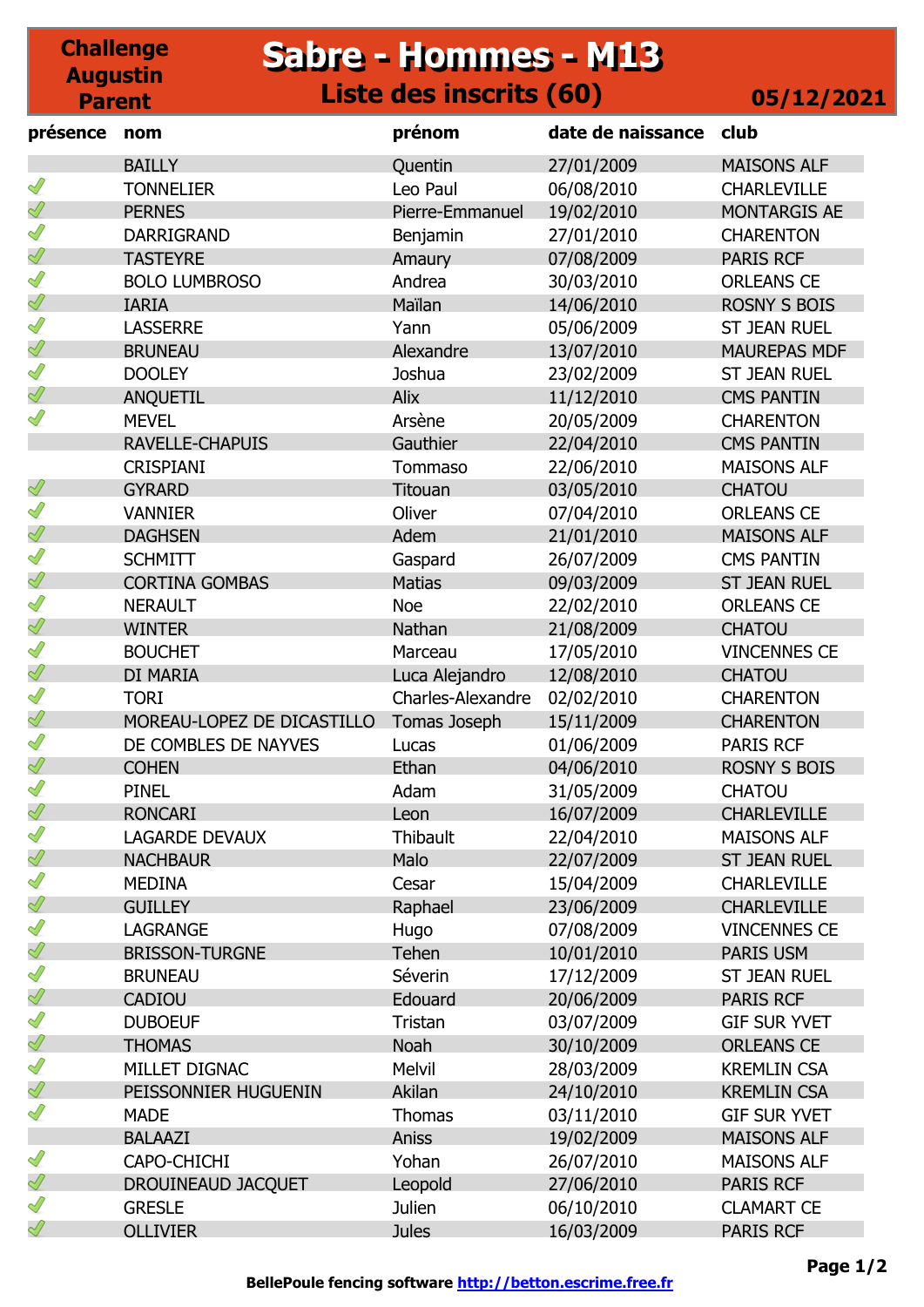### **Challenge Augustin Parent Sabre - Hommes - M13 Sabre - Hommes - M13 Liste des inscrits (60) 05/12/2021 présence nom prénom date de naissance club**

| presence      | nom                     | prenom       | date de naissance | CIUD                |
|---------------|-------------------------|--------------|-------------------|---------------------|
| Ï             | <b>BOCQUET</b>          | Owen         | 20/11/2010        | <b>ROSNY S BOIS</b> |
| Î             | <b>PERRET</b>           | Mathys       | 06/11/2009        | <b>MAUREPAS MDF</b> |
| Ï             | <b>BILLY GAGNAIRE</b>   | <b>Jules</b> | 01/02/2010        | <b>CHARENTON</b>    |
| ℐ             | <b>TCHEN</b>            | Jean Luc     | 22/03/2010        | <b>MAISONS ALF</b>  |
|               | <b>BAYSSIERE BIGNON</b> | Virgile      | 01/04/2010        | <b>MAISONS ALF</b>  |
| I             | <b>TABET</b>            | Sacha        | 18/03/2010        | <b>MAISONS ALF</b>  |
| Ï             | <b>VIJAYAKUMAR</b>      | <b>Niron</b> | 03/06/2009        | <b>NOISY CE</b>     |
| I             | <b>ZECHES</b>           | <b>Jules</b> | 24/12/2009        | <b>PARIS RCF</b>    |
| Ï             | <b>MARTIN</b>           | Simon        | 23/01/2009        | <b>ST JEAN RUEL</b> |
| Î             | <b>LEMERCIER</b>        | Jean         | 14/01/2010        | <b>MAISONS ALF</b>  |
| Ï             | LIU.                    | Chanzy       | 15/09/2009        | <b>CHARLEVILLE</b>  |
| $\mathscr{Q}$ | <b>VILLOUTREIX</b>      | Simon        | 04/09/2009        | <b>CLAMART CE</b>   |
| Ï             | <b>ROUICHI</b>          | Sami         | 11/02/2010        | <b>KREMLIN CSA</b>  |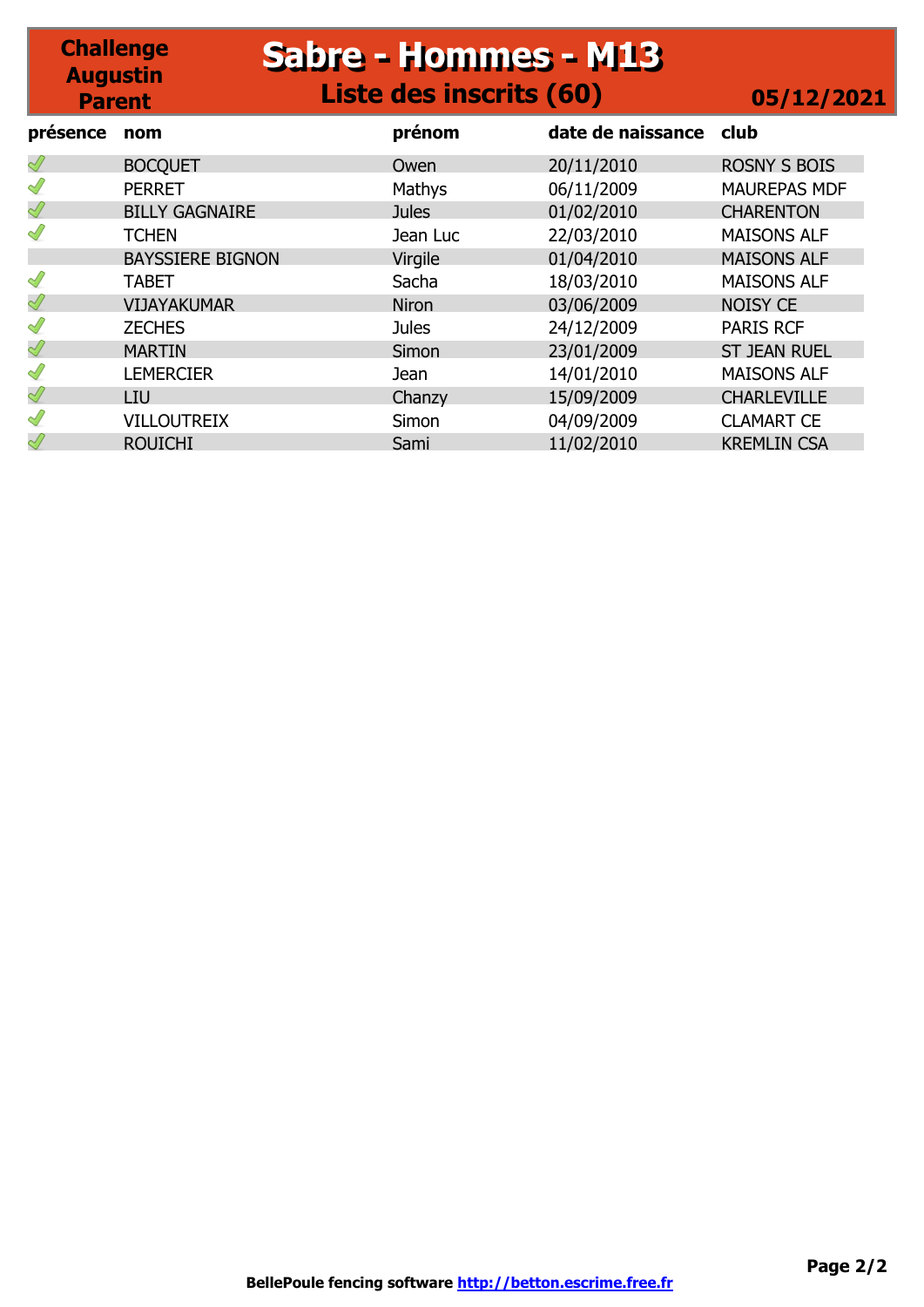# **Sabre - Hommes - M13 Sabre - Hommes - M13 Poules - Tour n° 1 05/12/2021**

**Challenge Augustin Parent**

| Poule n° 01<br><b>Arbitre</b><br>釅                     |                         |   | <b>Piste</b> |                         |                         |                         |   |                  |               |             |            |                | ¶Poule n° 02<br><b>Arbitre</b><br>釅 |   |             |                |              | <b>Piste</b> |             |              |   |                           |    |           |                    |       |
|--------------------------------------------------------|-------------------------|---|--------------|-------------------------|-------------------------|-------------------------|---|------------------|---------------|-------------|------------|----------------|-------------------------------------|---|-------------|----------------|--------------|--------------|-------------|--------------|---|---------------------------|----|-----------|--------------------|-------|
|                                                        |                         |   |              | 5                       | 6                       |                         |   | <b>Viccoires</b> | vict.Imatches | T. dominees | T. recycle | place          |                                     |   |             |                | 4            | 5            | 6           |              |   | Vict. Matchs<br>Viccoires |    | T. dombes | Triccues<br>Indice | Place |
| <b>NERAULT Noe 1</b>                                   | 1                       | 3 | v            | 4                       | 3                       | ν                       | 2 | 0,333            | 21            | 26          | -5         | 5              | <b>LIU</b> Chanzy 1                 |   | 1           | 3              | $\mathbf{2}$ | $\mathbf{2}$ | 0           | $\mathbf{v}$ |   | 0,166                     | 13 | 29        | $-16$              | -6    |
| v<br><b>BRISSON-TURGNE Tehen 2</b>                     |                         | v | v            | v                       | v                       | ν                       | 6 | 1,000            | 30            | 6           | $+24$      |                | <b>TCHEN</b> Jean Luc 2             | v |             | $\overline{2}$ | $\mathbf{v}$ | 4            | 3           | $\mathbf{v}$ | 3 | 0,500                     | 24 | 19        | $+5$               |       |
| $\mathbf v$<br><b>TABET</b> Sacha 3                    | $\overline{\mathbf{2}}$ |   | v            | v                       | v                       | $\overline{\mathbf{2}}$ | 4 |                  | 0,666 24      | 19          | $+5$       | $\overline{2}$ | <b>WINTER Nathan 3</b>              | v | $\mathbf v$ |                | v            | v            | 3           | $\mathbf{v}$ | 5 | 0,833                     | 28 | 19        | $+9$               |       |
| 4<br>PEISSONNIER HUGUENIN Akilan 4                     | 0                       | 0 |              | $\overline{\mathbf{2}}$ | 3                       | v                       |   |                  | 0,166 14      | 29          | -15        | 7              | <b>LAGRANGE Hugo 4</b>              | v | 2           | $\overline{2}$ |              | v            | $\mathbf 0$ | $\mathbf{v}$ | 3 | 0,500                     | 19 | 21        | $-2$               | 5     |
| v<br><b>VILLOUTREIX Simon 5</b>                        | 1                       | 2 | v            |                         | $\mathbf{v}$            | v                       | 4 |                  | 0,666 23      | 21          | $+2$       | 3              | <b>CADIOU</b> Edouard 5             | v | v           | 4              | 2            |              | 4           | $\mathbf{v}$ |   | 0,500                     | 25 | 25        | $+0$               | 4     |
| v<br><b>CORTINA GOMBAS Matias 6</b>                    | -1                      | 4 | ν            | 3                       |                         | ν                       | 3 | 0,500            | 23            | 23          | $+0$       | $\overline{4}$ | <b>PERNES</b> Pierre-Emmanuel 6     | v | v           | v              | v            | v            |             | v            | 6 | 1,000                     | 30 | 10        | $+20$              |       |
| $\overline{\mathbf{2}}$<br><b>TONNELIER</b> Leo Paul 7 |                         | v | 4            | 2                       | $\overline{\mathbf{2}}$ |                         | 1 |                  | 0,166 16      | 27          | $-11$ 6    |                | <b>SCHMITT</b> Gaspard 7            | 4 | 1           | 3              | $\mathbf{2}$ | 4            | 0           |              | 0 | 0,000 14                  |    | 30        | $-16$              |       |

| Poule n° 03                  | <b>Arbitre</b> |                |             |              |   |              | <b>Piste</b> |                         |   |                                         |    |    |         |                         | Poule n<br>$^{\circ}$ 04         | <b>Arbitre</b> |   |   |   | <b>Piste</b> |                         |                |   |                           |    |    |                    |                         |
|------------------------------|----------------|----------------|-------------|--------------|---|--------------|--------------|-------------------------|---|-----------------------------------------|----|----|---------|-------------------------|----------------------------------|----------------|---|---|---|--------------|-------------------------|----------------|---|---------------------------|----|----|--------------------|-------------------------|
| 驧                            |                |                |             |              |   |              |              |                         |   |                                         |    |    |         |                         | 釅                                |                |   |   |   |              |                         |                |   |                           |    |    |                    |                         |
|                              |                |                |             | в            |   | 5            | 6            |                         |   | Vict Machen des Experience<br>Victoires |    |    |         | place                   |                                  |                |   |   |   | 5            | 6                       |                |   | vict.Inaccrs<br>Victoires |    |    | T-Teches<br>Indice | place                   |
| <b>MARTIN</b> Simon 1        |                |                | 1           | $\mathbf{o}$ | v | $\bf{0}$     |              | v                       | 2 | 0,333                                   | 12 | 23 | $-11$   | 5                       | <b>LEMERCIER</b> Jean 1          |                | v |   |   | 3            | 3                       | $\mathbf{v}$   | 3 | 0,500                     | 22 | 25 | $-3$               | -5                      |
| <b>DARRIGRAND Benjamin 2</b> |                | v              |             | $\mathbf v$  | v | v            | v            | $\overline{\mathbf{2}}$ | 5 | 0,833 27                                |    | 13 | $+14$ 2 |                         | <b>VIJAYAKUMAR Niron 2</b>       | 3              |   | v | 3 | v            | $\mathbf{v}$            | $\mathbf{1}$   | 3 | 0,500 22                  |    | 18 | $+4$               | $\overline{\mathbf{3}}$ |
| <b>PERRET</b> Mathys 3       |                | v              | 1           |              | v | 3            | V            | з                       | 3 | 0,500 22                                |    | 21 | $+1$    | $\overline{4}$          | <b>BILLY GAGNAIRE Jules 3</b>    | з              | 2 |   | 0 | v            | 3                       | $\mathbf{0}$   |   | 0,166 13                  |    | 29 | $-16$ 7            |                         |
| <b>DAGHSEN</b> Adem 4        |                | 1              | 1           | 3            |   | $\mathbf{1}$ | v            | 1                       |   | 0,166 12                                |    | 28 | -16     | 7                       | <b>MEDINA</b> Cesar 4            | v              | ν | v |   | v            | v                       | $\mathbf{0}$   |   | 5 0,833 25                |    |    | $11 + 14$ 2        |                         |
| <b>DUBOEUF</b> Tristan 5     |                | v              | 4           | $\mathbf v$  | v |              | $\mathbf{v}$ | v                       | 5 | 0,833                                   | 29 | 12 | $+17$   |                         | <b>VANNIER Oliver 5</b>          | v              | 0 | 4 | 1 |              | $\overline{\mathbf{2}}$ | $\overline{2}$ |   | 0,166 14                  |    | 28 | $-14$ 6            |                         |
| <b>BOUCHET</b> Marceau 6     |                | v              | 1           | 3            | 3 | 3            |              | $\overline{2}$          |   | 0,166 17                                |    | 26 | -9      | 6                       | <b>DI MARIA</b> Luca Alejandro 6 | v              |   | v | 1 | v            |                         | $\overline{4}$ | 3 | 0,500 21                  |    | 23 | $-2$               | $\overline{4}$          |
| <b>GUILLEY Raphael 7</b>     |                | $\overline{2}$ | $\mathbf v$ | $\mathbf v$  | v | $\mathbf 0$  | v            |                         |   | 4 0,666 22                              |    | 18 | $+4$    | $\overline{\mathbf{3}}$ | <b>TASTEYRE</b> Amaury 7         | 4              | ν | v | v | v            | v                       |                | 5 | 0,833 29                  |    |    | $12 + 17 + 1$      |                         |
|                              |                |                |             |              |   |              |              |                         |   |                                         |    |    |         |                         |                                  |                |   |   |   |              |                         |                |   |                           |    |    |                    |                         |

| $\blacktriangledown$ Poule n° 05 | <b>Arbitre</b> |                         |   |                         | <b>Piste</b> |              |                |   |                  |              |           |                   |                | Poule n<br>$^{\circ}$ 06         | <b>Arbitre</b> |                         |             |              | <b>Piste</b>            |              |                         |                |                           |           |    |                    |       |
|----------------------------------|----------------|-------------------------|---|-------------------------|--------------|--------------|----------------|---|------------------|--------------|-----------|-------------------|----------------|----------------------------------|----------------|-------------------------|-------------|--------------|-------------------------|--------------|-------------------------|----------------|---------------------------|-----------|----|--------------------|-------|
| 蹨                                |                |                         |   |                         |              |              |                |   |                  |              |           |                   |                | 躐                                |                |                         |             |              |                         |              |                         |                |                           |           |    |                    |       |
|                                  |                |                         |   |                         |              |              |                |   | <b>Victoires</b> | Vict. Matchs | T- dombes | Treches<br>Indice | place          |                                  |                |                         |             |              |                         |              |                         |                | Vict. Matchs<br>Victoires | T. domees |    | Triccues<br>Indice | place |
|                                  |                |                         | 3 | 4                       | 5            | 6            |                | 0 | 0,000            | $\mathbf 0$  | 0         | $+0$              | $\overline{7}$ |                                  |                |                         |             |              | 5                       | 6            |                         | 6              | 1,000                     | 30        | 11 | $+19$              |       |
| <b>ZECHES Jules 1</b>            |                |                         |   |                         |              |              |                |   |                  |              |           |                   |                | <b>THOMAS Noah 1</b>             |                | v                       | v           | v            | v                       | v            | v                       |                |                           |           |    |                    |       |
| <b>MILLET DIGNAC Melvil 2</b>    |                |                         | v | v                       | v            | v            | 4              | 4 | 0,800            | 24           | 12        | $+12$ 1           |                | <b>BRUNEAU Séverin 2</b>         | 3              |                         | v           | v            | v                       | v            | 2                       | 4              | 0,666                     | 25        | 19 | $+6$               | 4     |
| <b>BOCQUET</b> Owen 3            |                | $\mathbf 0$             |   | $\mathbf v$             | 0            | $\mathbf{0}$ |                |   | 0,200            | 6            | 24        | $-18$             | -6             | <b>PINEL</b> Adam 3              | 0              | 3                       |             | $\mathbf{v}$ | v                       | v            | v                       | 4              | 0,666 23                  |           | 14 | $+9$               |       |
| <b>NACHBAUR Malo 4</b>           |                | 1                       | 4 |                         | $\mathbf{v}$ | v            | $\overline{2}$ |   | 0,400            | 17           | 19        | $-2$              | 4              | <b>OLLIVIER Jules 4</b>          |                | 4                       | 1           |              | $\overline{\mathbf{2}}$ | v            | $\overline{\mathbf{2}}$ |                | 0,166                     | 15        | 26 | $-11$              | -6    |
| <b>TORI</b> Charles-Alexandre 5  |                | $\overline{\mathbf{2}}$ | v | $\overline{\mathbf{2}}$ |              | v            | v              | 3 | 0,600            | 19           | 13        | $+6$              | 3              | <b>LAGARDE DEVAUX Thibault 5</b> | 0              | $\overline{\mathbf{2}}$ | $\mathbf 0$ | v            |                         | v            | $\overline{\mathbf{2}}$ |                | 0,333                     | 14        | 24 | $-10$              | -5    |
| <b>GYRARD</b> Titouan 6          |                | 4                       | v | 2                       | з            |              | 3              |   | 0,200 17         |              | 20        | -3                | 5              | <b>IARIA</b> Mailan 6            | 3              | 0                       | 0           | 1            | $\overline{\mathbf{2}}$ |              | 4                       | 0              | 0,000                     | 10        | 30 | $-20$              |       |
| <b>BOLO LUMBROSO Andrea 7</b>    |                | $\mathbf v$             | v | v                       | 0            | v            |                | 4 | 0,800 20         |              | 15        | $+5$              | $\overline{2}$ | <b>MEVEL</b> Arsène 7            | 4              | ν                       | з           | v            | v                       | $\mathbf{v}$ |                         | $\overline{4}$ | 0,666 27                  |           | 20 | $+7$               | 3     |
|                                  |                |                         |   |                         |              |              |                |   |                  |              |           |                   |                |                                  |                |                         |             |              |                         |              |                         |                |                           |           |    |                    |       |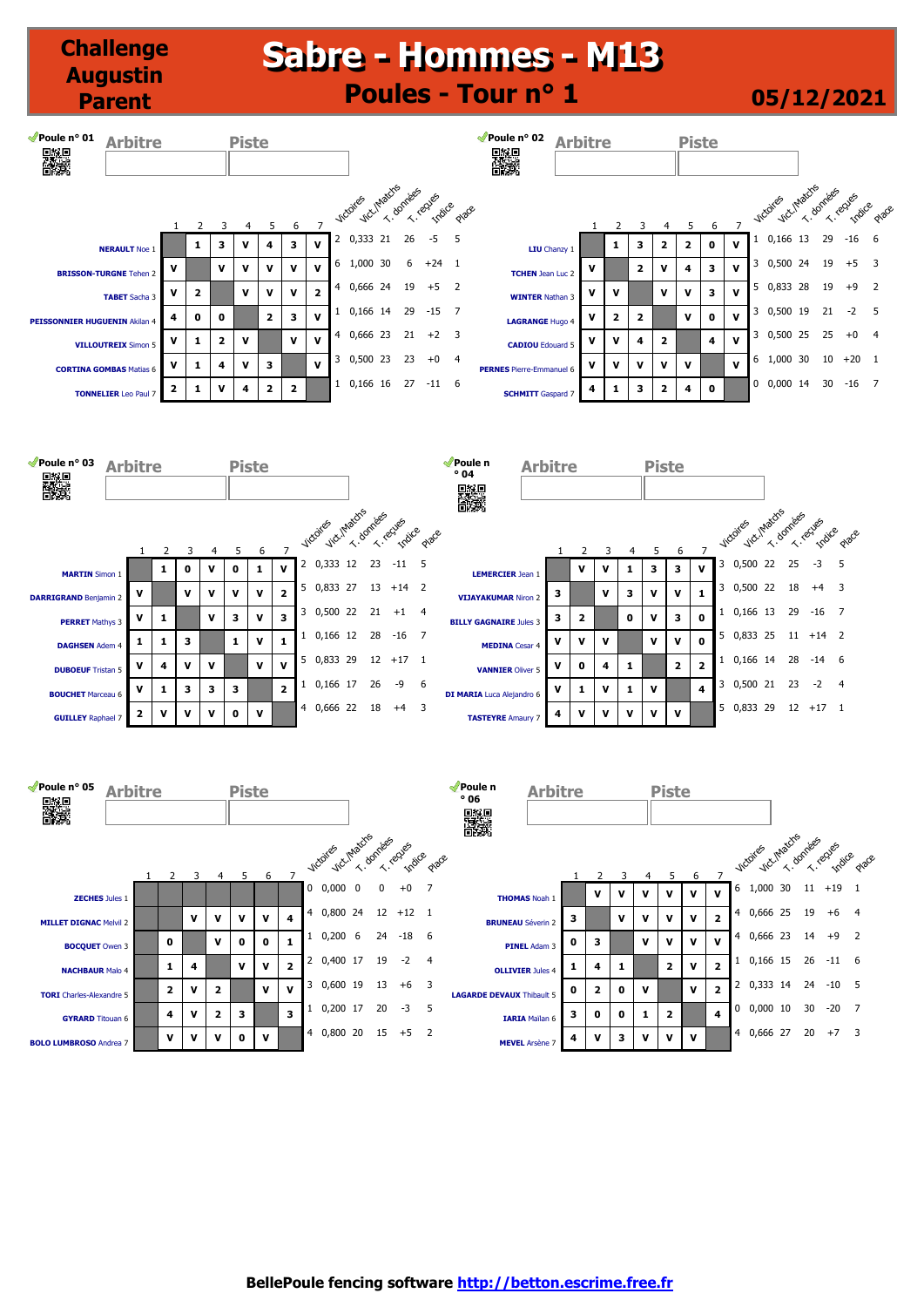# **Sabre - Hommes - M13 Sabre - Hommes - M13 Poules - Tour n° 1 05/12/2021**

**Challenge Augustin Parent**

| Poule nº 07<br>▓             | <b>Arbitre</b>         |             |             |                | <b>Piste</b> |                         |              |              |                |                                   |    |           |             |                | Poule n<br>$^{\circ}$ 08<br><b>AND</b> | <b>Arbitre</b>                            |   | <b>Piste</b> |              |              |                         |              |              |                                    |   |    |               |                          |
|------------------------------|------------------------|-------------|-------------|----------------|--------------|-------------------------|--------------|--------------|----------------|-----------------------------------|----|-----------|-------------|----------------|----------------------------------------|-------------------------------------------|---|--------------|--------------|--------------|-------------------------|--------------|--------------|------------------------------------|---|----|---------------|--------------------------|
|                              |                        |             |             |                |              |                         | 6            |              |                | Vict. Matches<br><b>Victoires</b> |    | T. dombes | T. recues   | place          |                                        |                                           |   |              |              |              |                         | 6            |              | Vict. Intactis<br><b>Jictoires</b> |   |    |               | T. dombes ecues<br>place |
|                              | <b>ROUICHI</b> Sami 1  |             | v           | v              | v            | 3                       | v            | v            | 5              | 0,833                             | 28 | 13        | $+15$ 2     |                |                                        | <b>DROUINEAUD JACQUET Leopold 1</b>       |   | 2            | v            | 1            | $\mathbf{o}$            | 0            |              | 0,200                              | 8 | 21 | $-13$         | -5                       |
|                              | <b>MADE</b> Thomas 2   | з           |             | $\overline{2}$ | v            | 1                       | $\mathbf{v}$ | -1           |                | 0,333 17                          |    | 23        | -6          | $\overline{4}$ |                                        | <b>CAPO-CHICHI</b> Yohan 2                | v |              | v            | -1           | v                       | $\mathbf{v}$ |              | 0,800 21                           |   |    | $11 + 10 = 2$ |                          |
|                              | <b>GRESLE</b> Julien 3 |             | v           |                | $\mathbf 0$  | $\overline{\mathbf{2}}$ | 4            | $\mathbf 0$  |                | 0,166 12                          |    | 27        | $-15$       | $\overline{7}$ |                                        | <b>COHEN Ethan 3</b>                      | 1 | з            |              | 1            | $\overline{\mathbf{2}}$ | 1            | $\mathbf{0}$ | 0,0008                             |   | 25 | $-17$ 6       |                          |
| DE COMBLES DE NAYVES Lucas 4 |                        | 2           | 0           | v              |              | $\mathbf{1}$            | $\mathbf{v}$ | $\mathbf 0$  |                | 0,333 13                          |    | 24        | $-11$ 5     |                |                                        | MOREAU-LOPEZ DE DICASTILLO Tomas Joseph 4 | v | v            | V            |              | v                       | 3            |              | 0,800 23                           |   | 8  | $+15$ 1       |                          |
|                              | <b>RONCARI</b> Leon 5  | $\mathbf v$ | $\mathbf v$ | $\mathbf v$    | v            |                         | $\mathbf{v}$ | $\mathbf{v}$ |                | 6 1,000 30                        |    | 9         | $+21$ 1     |                |                                        | <b>DOOLEY</b> Joshua 5                    | v | 1            | $\mathbf{v}$ | $\mathbf{0}$ |                         | v            |              | 0,600 16                           |   | 14 | $+2$ 4        |                          |
|                              | <b>ANQUETIL Alix 6</b> |             | з           | v              | 4            | $\mathbf 0$             |              | $\mathbf{1}$ |                | 0,166 14                          |    | 29        | $-15$       | $6^{\circ}$    |                                        | <b>BRUNEAU</b> Alexandre 6                | v | $\mathbf 0$  | $\mathbf{v}$ | $\mathbf{v}$ | $\overline{\mathbf{2}}$ |              | 3            | $0,600$ 17 14 +3 3                 |   |    |               |                          |
|                              | <b>LASSERRE</b> Yann 7 |             | v           | v              | v            | $\overline{2}$          | $\mathbf v$  |              | $\overline{4}$ | 0,666 23                          |    |           | $12 + 11$ 3 |                |                                        |                                           |   |              |              |              |                         |              |              |                                    |   |    |               |                          |

**BellePoule fencing software http://betton.escrime.free.fr**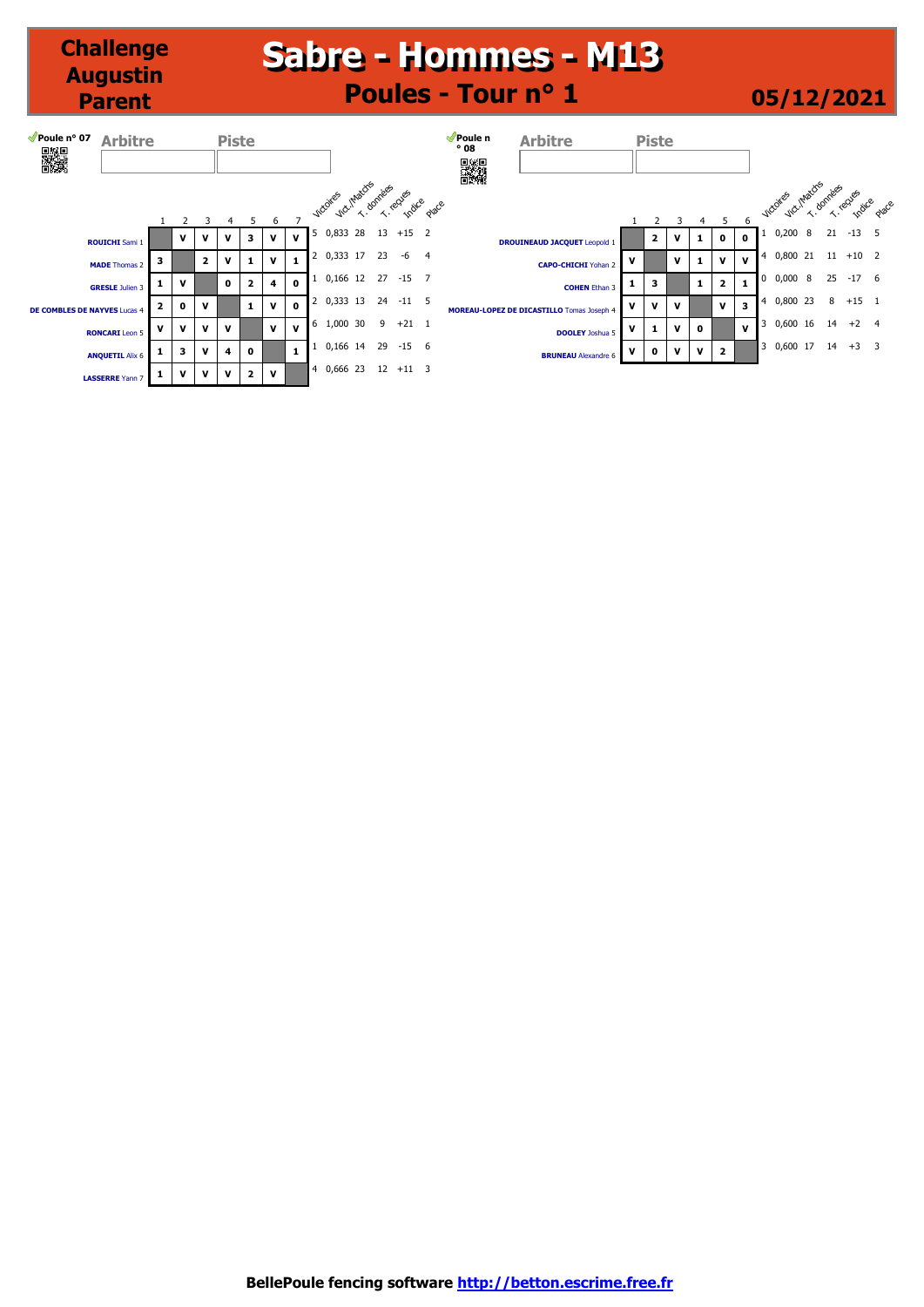### **Challenge Augustin Parent Sabre - Hommes - M13 Sabre - Hommes - M13 Classement général 05/12/2021 place nom prénom club CID région nation** 1 BRISSON-TURGNE Tehen PARIS USM NATION FRA

| ш              | BRISSUN-TURGNE             | i enen            | PARIS USM           | $\sim$              | 术         | FRA        |
|----------------|----------------------------|-------------------|---------------------|---------------------|-----------|------------|
| 2              | <b>RONCARI</b>             | Leon              | <b>CHARLEVILLE</b>  | S                   | Grandlist | <b>FRA</b> |
| 3              | <b>PERNES</b>              | Pierre-Emmanuel   | <b>MONTARGIS AE</b> | $\bullet$           | ¥         | <b>FRA</b> |
| 4              | <b>THOMAS</b>              | Noah              | <b>ORLEANS CE</b>   | О                   | 우         | <b>FRA</b> |
| 5              | <b>DUBOEUF</b>             | Tristan           | <b>GIF SUR YVET</b> | IJ                  | ☀         | <b>FRA</b> |
| 5              | <b>TASTEYRE</b>            | Amaury            | <b>PARIS RCF</b>    | Q                   | *         | <b>FRA</b> |
| $\overline{7}$ | <b>ROUICHI</b>             | Sami              | <b>KREMLIN CSA</b>  | 30                  | ☀         | <b>FRA</b> |
| 8              | DARRIGRAND                 | Benjamin          | <b>CHARENTON</b>    | 30                  | *         | <b>FRA</b> |
| 9              | <b>MEDINA</b>              | Cesar             | <b>CHARLEVILLE</b>  | S                   | Grandlist | <b>FRA</b> |
| 10             | <b>WINTER</b>              | Nathan            | <b>CHATOU</b>       | תנו                 | *         | <b>FRA</b> |
| 11             | MOREAU-LOPEZ DE DICASTILLO | Tomas Joseph      | <b>CHARENTON</b>    | 32                  | ☀         | <b>FRA</b> |
| 12             | MILLET DIGNAC              | Melvil            | <b>KREMLIN CSA</b>  | ္မွာ                | *         | <b>FRA</b> |
| 13             | CAPO-CHICHI                | Yohan             | <b>MAISONS ALF</b>  | 30                  | ☀         | <b>FRA</b> |
| 14             | <b>BOLO LUMBROSO</b>       | Andrea            | <b>ORLEANS CE</b>   | $\bullet$           | Ş         | <b>FRA</b> |
| 15             | <b>LASSERRE</b>            | Yann              | <b>ST JEAN RUEL</b> | $\bullet$           | ę         | <b>FRA</b> |
| 16             | <b>PINEL</b>               | Adam              | <b>CHATOU</b>       | תנו                 | *         | <b>FRA</b> |
| 17             | <b>MEVEL</b>               | Arsène            | <b>CHARENTON</b>    | 32                  | ☀         | <b>FRA</b> |
| 18             | <b>BRUNEAU</b>             | Séverin           | <b>ST JEAN RUEL</b> | $\bullet$           | 옃         | <b>FRA</b> |
| 19             | <b>TABET</b>               | Sacha             | <b>MAISONS ALF</b>  | 30                  | ☀         | <b>FRA</b> |
| 20             | <b>GUILLEY</b>             | Raphael           | <b>CHARLEVILLE</b>  | S                   | Grandlist | <b>FRA</b> |
| 21             | <b>VILLOUTREIX</b>         | Simon             | <b>CLAMART CE</b>   | IJ                  | ☀         | <b>FRA</b> |
| 22             | <b>TORI</b>                | Charles-Alexandre | <b>CHARENTON</b>    | န္စာ                | ☀         | <b>FRA</b> |
| 23             | <b>BRUNEAU</b>             | Alexandre         | <b>MAUREPAS MDF</b> | $\boldsymbol{\eta}$ | ☀         | <b>FRA</b> |
| 24             | <b>DOOLEY</b>              | Joshua            | <b>ST JEAN RUEL</b> | $\bullet$           | 옃         | <b>FRA</b> |
| 25             | <b>TCHEN</b>               | Jean Luc          | <b>MAISONS ALF</b>  | 32                  | ☀         | <b>FRA</b> |
| 26             | <b>VIJAYAKUMAR</b>         | Niron             | <b>NOISY CE</b>     | ္မွာ                | *         | <b>FRA</b> |
| 27             | <b>PERRET</b>              | Mathys            | <b>MAUREPAS MDF</b> | IJ                  | ☀         | <b>FRA</b> |
| 28             | <b>CADIOU</b>              | Edouard           | <b>PARIS RCF</b>    | Q                   | *         | <b>FRA</b> |
| 29             | <b>CORTINA GOMBAS</b>      | <b>Matias</b>     | <b>ST JEAN RUEL</b> | $\bullet$           | ę         | <b>FRA</b> |
| 30             | DI MARIA                   | Luca Alejandro    | <b>CHATOU</b>       | תנו                 | *         | <b>FRA</b> |
| 31             | <b>LAGRANGE</b>            | <b>Hugo</b>       | <b>VINCENNES CE</b> | 32                  | *         | <b>FRA</b> |
| 32             | <b>LEMERCIER</b>           | Jean              | <b>MAISONS ALF</b>  | ္မွာ                | *         | <b>FRA</b> |
| 33             | <b>NACHBAUR</b>            | Malo              | <b>ST JEAN RUEL</b> | $\mathbf o$         | ę         | <b>FRA</b> |
| 34             | <b>NERAULT</b>             | Noe               | <b>ORLEANS CE</b>   | О                   | 옃         | <b>FRA</b> |
| 35             | <b>MADE</b>                | Thomas            | <b>GIF SUR YVET</b> | IJ                  | ☀         | <b>FRA</b> |
| 36             | <b>LAGARDE DEVAUX</b>      | Thibault          | <b>MAISONS ALF</b>  | 30                  | *         | <b>FRA</b> |
| 37             | DE COMBLES DE NAYVES       | Lucas             | <b>PARIS RCF</b>    | Q                   | ☀         | <b>FRA</b> |
|                | <b>MARTIN</b>              |                   | <b>ST JEAN RUEL</b> | О                   | 笑         | <b>FRA</b> |
| 38<br>39       |                            | Simon             |                     | תי                  | ☀         |            |
|                | <b>GYRARD</b>              | Titouan           | <b>CHATOU</b>       | Q                   | ☀         | <b>FRA</b> |
| 40             | DROUINEAUD JACQUET         | Leopold           | <b>PARIS RCF</b>    | 30                  |           | <b>FRA</b> |
| 41             | <b>BOCQUET</b>             | Owen              | <b>ROSNY S BOIS</b> |                     | ☀         | <b>FRA</b> |
| 42             | <b>BOUCHET</b>             | Marceau           | <b>VINCENNES CE</b> | ្នុ                 | *         | <b>FRA</b> |
| 43             | <b>TONNELIER</b>           | Leo Paul          | <b>CHARLEVILLE</b>  | S                   | Grandlist | <b>FRA</b> |
| 44             | <b>OLLIVIER</b>            | <b>Jules</b>      | <b>PARIS RCF</b>    | Q                   | *         | <b>FRA</b> |
| 45             | <b>VANNIER</b>             | Oliver            | <b>ORLEANS CE</b>   | $\bullet$           | ę         | <b>FRA</b> |
| 46             | PEISSONNIER HUGUENIN       | Akilan            | <b>KREMLIN CSA</b>  | ុំ                  | *         | <b>FRA</b> |
| 46             | ANQUETIL                   | Alix              | <b>CMS PANTIN</b>   | 30                  | ☀         | <b>FRA</b> |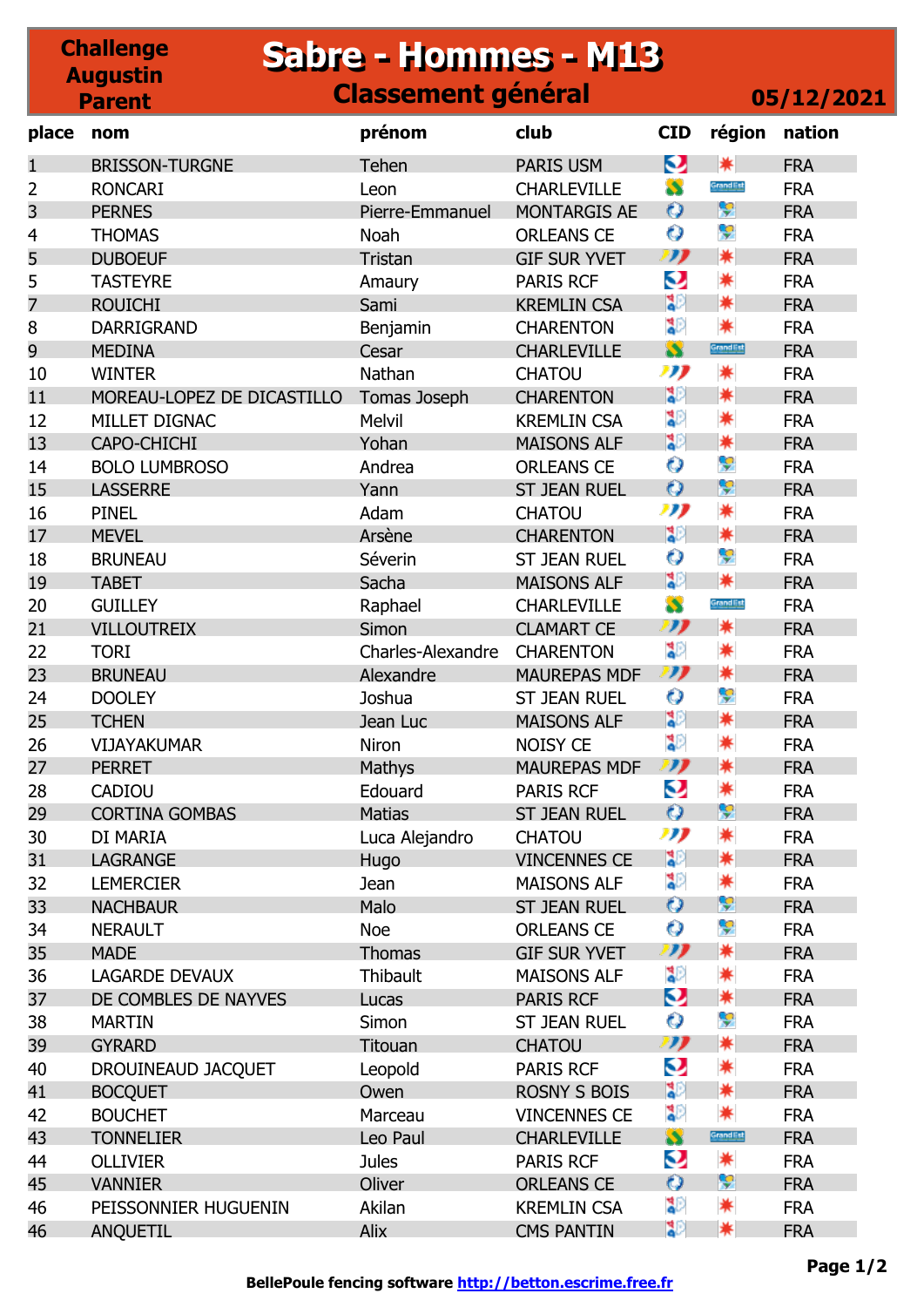# **Sabre - Hommes - M13 Sabre - Hommes - M13 Classement général 05/12/2021**

**Challenge Augustin Parent**

| place | nom                   | prénom        | club                | <b>CID</b>   | région    | nation     |
|-------|-----------------------|---------------|---------------------|--------------|-----------|------------|
| 48    | <b>GRESLE</b>         | <b>Julien</b> | <b>CLAMART CE</b>   | תי           | ☀         | <b>FRA</b> |
| 49    | <b>BILLY GAGNAIRE</b> | <b>Jules</b>  | <b>CHARENTON</b>    | ঃ            | *         | <b>FRA</b> |
| 49    | LIU                   | Chanzy        | <b>CHARLEVILLE</b>  | $\mathbf{S}$ | Grandlist | <b>FRA</b> |
| 51    | <b>DAGHSEN</b>        | Adem          | <b>MAISONS ALF</b>  | ঃ            | *         | <b>FRA</b> |
| 52    | <b>SCHMITT</b>        | Gaspard       | <b>CMS PANTIN</b>   | BЭ           | ☀         | <b>FRA</b> |
| 53    | <b>COHEN</b>          | Ethan         | <b>ROSNY S BOIS</b> | 30           | ☀         | <b>FRA</b> |
| 54    | <b>IARIA</b>          | Maïlan        | <b>ROSNY S BOIS</b> | IЮ           | ☀         | <b>FRA</b> |
| 55    | <b>ZECHES</b>         | <b>Jules</b>  | <b>PARIS RCF</b>    | Q            |           | <b>FRA</b> |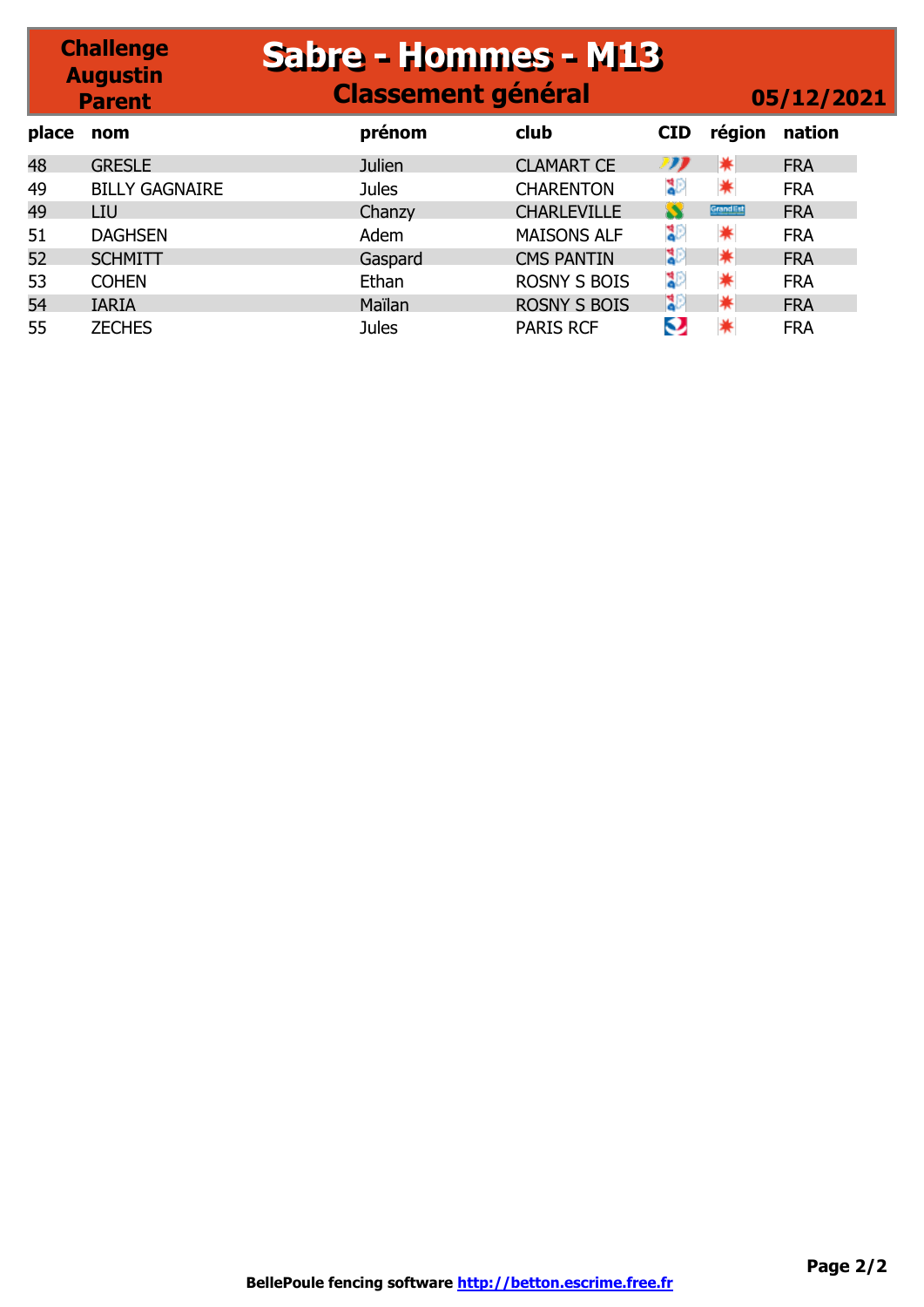### **Sabre - Hommes - M13 Sabre - Hommes - M13 Tableau - Place n°1 05/12/2021**

**Challenge Augustin** 

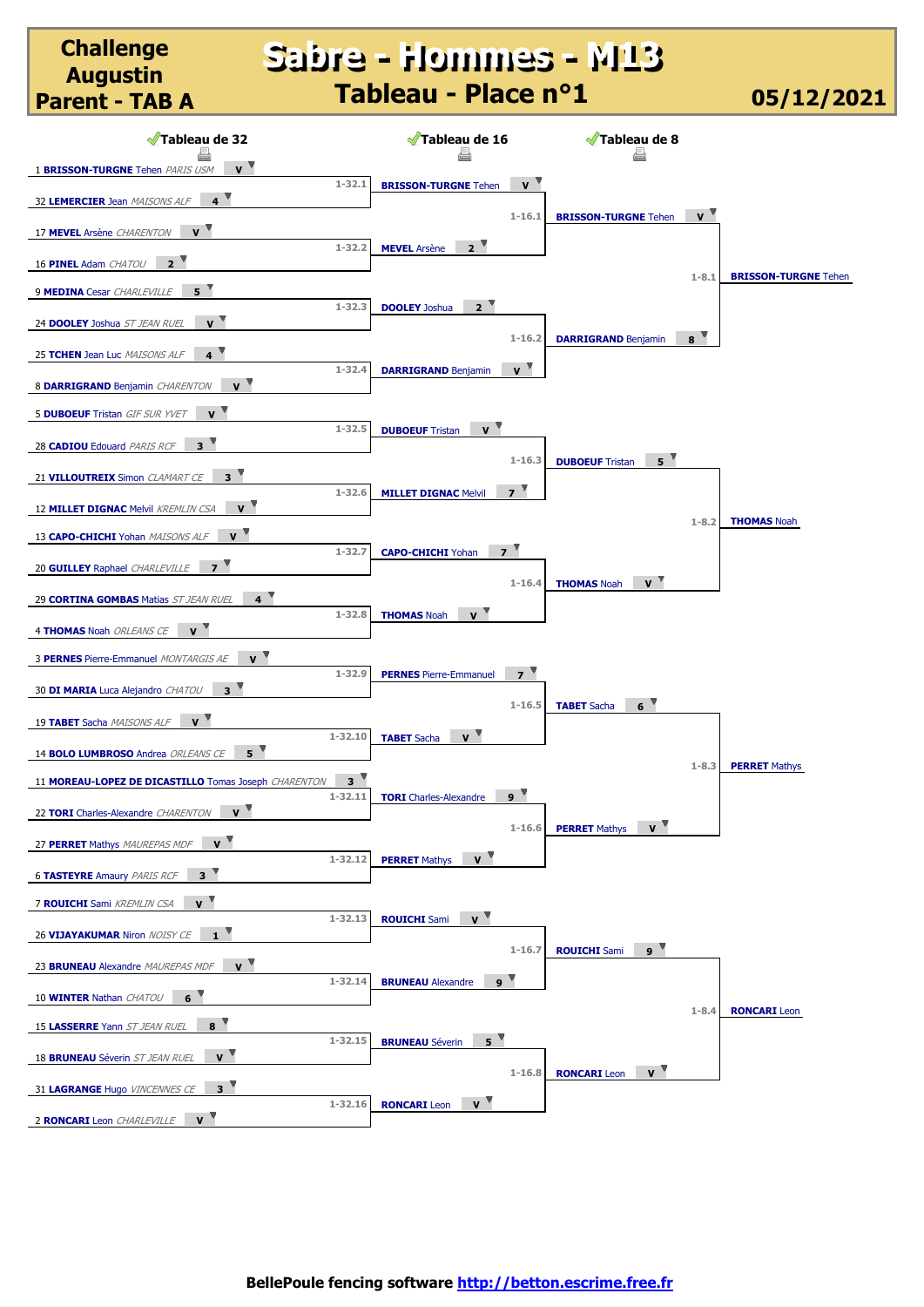#### **Challenge Augustin Parent - TAB A Sabre - Hommes - M13 Sabre - Hommes - M13 Classement général 05/12/2021**

| place          | nom                        | prénom                   | club                | <b>CID</b>          | région    | nation     |
|----------------|----------------------------|--------------------------|---------------------|---------------------|-----------|------------|
| 1              | <b>BRISSON-TURGNE</b>      | Tehen                    | PARIS USM           | O                   | 兼         | <b>FRA</b> |
| $\overline{2}$ | <b>RONCARI</b>             | Leon                     | <b>CHARLEVILLE</b>  | S                   | Grandlist | <b>FRA</b> |
| 3              | <b>THOMAS</b>              | <b>Noah</b>              | <b>ORLEANS CE</b>   | $\bullet$           | ę         | <b>FRA</b> |
| 3              | <b>PERRET</b>              | Mathys                   | <b>MAUREPAS MDF</b> | תנו                 | *         | <b>FRA</b> |
| 5              | <b>DUBOEUF</b>             | Tristan                  | <b>GIF SUR YVET</b> | IJ                  | ☀         | <b>FRA</b> |
| 6              | <b>ROUICHI</b>             | Sami                     | <b>KREMLIN CSA</b>  | 30                  | *         | <b>FRA</b> |
| 7              | <b>DARRIGRAND</b>          | Benjamin                 | <b>CHARENTON</b>    | 30                  | ☀         | <b>FRA</b> |
| 8              | <b>TABET</b>               | Sacha                    | <b>MAISONS ALF</b>  | 30                  | *         | <b>FRA</b> |
| 9              | <b>PERNES</b>              | Pierre-Emmanuel          | <b>MONTARGIS AE</b> | $\bullet$           | ç         | <b>FRA</b> |
| 10             | MILLET DIGNAC              | Melvil                   | <b>KREMLIN CSA</b>  | 30                  | *         | <b>FRA</b> |
| 11             | CAPO-CHICHI                | Yohan                    | <b>MAISONS ALF</b>  | 32                  | ☀         | <b>FRA</b> |
| 12             | <b>MEVEL</b>               | Arsène                   | <b>CHARENTON</b>    | 30                  | *         | <b>FRA</b> |
| 13             | <b>BRUNEAU</b>             | Séverin                  | <b>ST JEAN RUEL</b> | $\bullet$           | ę         | <b>FRA</b> |
| 14             | <b>TORI</b>                | <b>Charles-Alexandre</b> | <b>CHARENTON</b>    | 30                  | *         | <b>FRA</b> |
| 15             | <b>BRUNEAU</b>             | Alexandre                | <b>MAUREPAS MDF</b> | IJ                  | ☀         | <b>FRA</b> |
| 16             | <b>DOOLEY</b>              | Joshua                   | <b>ST JEAN RUEL</b> | Ó                   | Ş         | <b>FRA</b> |
| 17             | <b>TASTEYRE</b>            | Amaury                   | <b>PARIS RCF</b>    | Q                   | ☀         | <b>FRA</b> |
| 18             | <b>MEDINA</b>              | Cesar                    | <b>CHARLEVILLE</b>  | $\mathbf{S}$        | Grandlist | <b>FRA</b> |
| 19             | <b>WINTER</b>              | Nathan                   | <b>CHATOU</b>       | IJ                  | ☀         | <b>FRA</b> |
| 20             | MOREAU-LOPEZ DE DICASTILLO | Tomas Joseph             | <b>CHARENTON</b>    | 30                  | *         | <b>FRA</b> |
| 21             | <b>BOLO LUMBROSO</b>       | Andrea                   | <b>ORLEANS CE</b>   | $\bullet$           | ę         | <b>FRA</b> |
| 22             | <b>LASSERRE</b>            | Yann                     | <b>ST JEAN RUEL</b> | Ò                   | Ş         | <b>FRA</b> |
| 23             | <b>PINEL</b>               | Adam                     | <b>CHATOU</b>       | $\boldsymbol{\eta}$ | ☀         | <b>FRA</b> |
| 24             | <b>GUILLEY</b>             | Raphael                  | <b>CHARLEVILLE</b>  | $\mathbf{S}$        | Grandlist | <b>FRA</b> |
| 25             | <b>VILLOUTREIX</b>         | Simon                    | <b>CLAMART CE</b>   | ""                  | ☀         | <b>FRA</b> |
| 26             | <b>TCHEN</b>               | Jean Luc                 | <b>MAISONS ALF</b>  | ុំ                  | *         | <b>FRA</b> |
| 27             | VIJAYAKUMAR                | Niron                    | <b>NOISY CE</b>     | 32                  | ☀         | <b>FRA</b> |
| 28             | <b>CADIOU</b>              | Edouard                  | <b>PARIS RCF</b>    | Q                   | ☀         | <b>FRA</b> |
| 29             | <b>CORTINA GOMBAS</b>      | <b>Matias</b>            | <b>ST JEAN RUEL</b> | $\bullet$           | ę         | <b>FRA</b> |
| 30             | DI MARIA                   | Luca Alejandro           | <b>CHATOU</b>       | תנו                 | *         | <b>FRA</b> |
| 31             | <b>LAGRANGE</b>            | Hugo                     | <b>VINCENNES CE</b> | 30                  | ☀         | <b>FRA</b> |
| 32             | <b>LEMERCIER</b>           | Jean                     | <b>MAISONS ALF</b>  | 30                  | *         | <b>FRA</b> |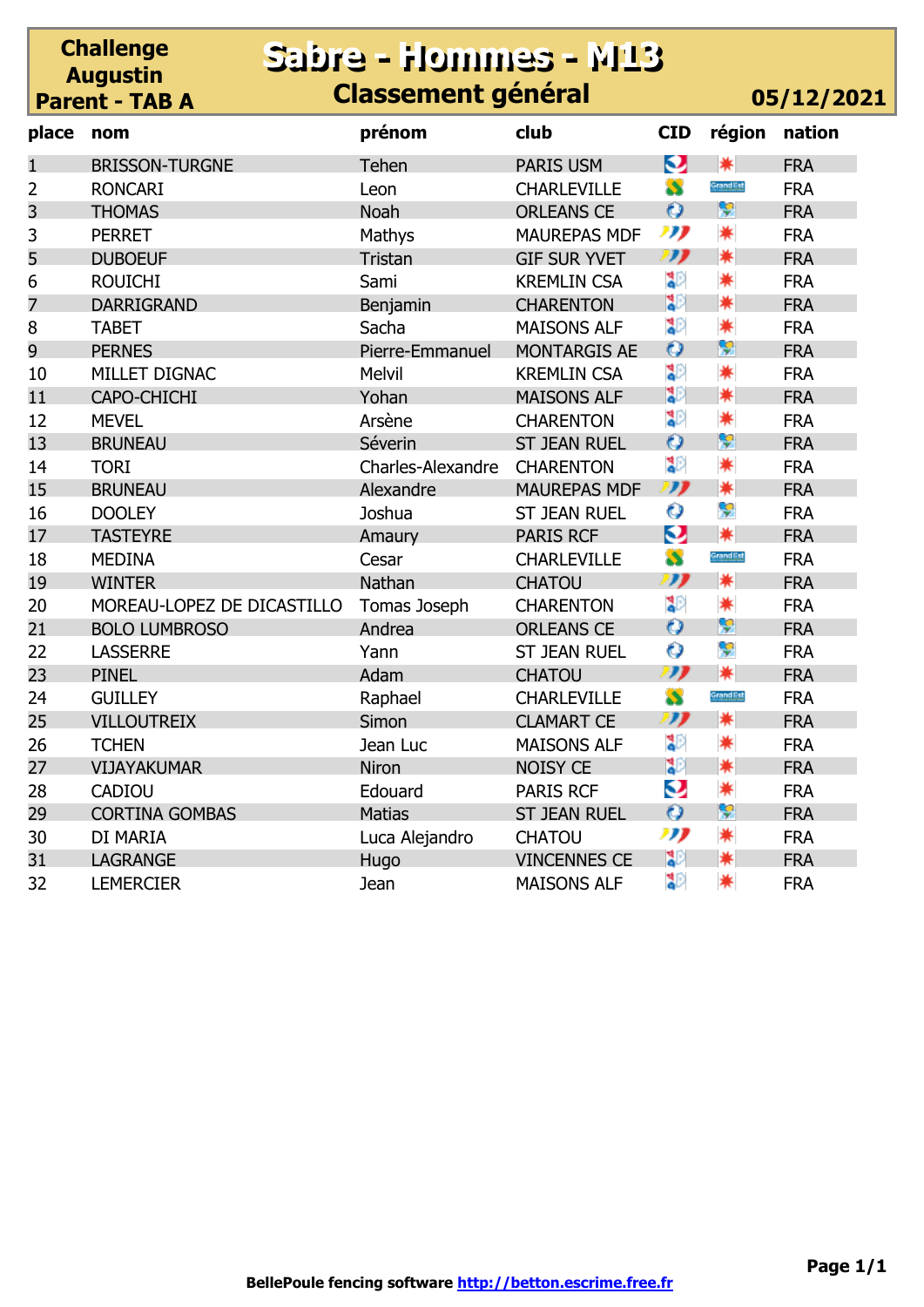### **Sabre - Hommes - M13 Sabre - Hommes - M13 Tableau - Place n°1 05/12/2021**

**Challenge Augustin Parent - TAB B**

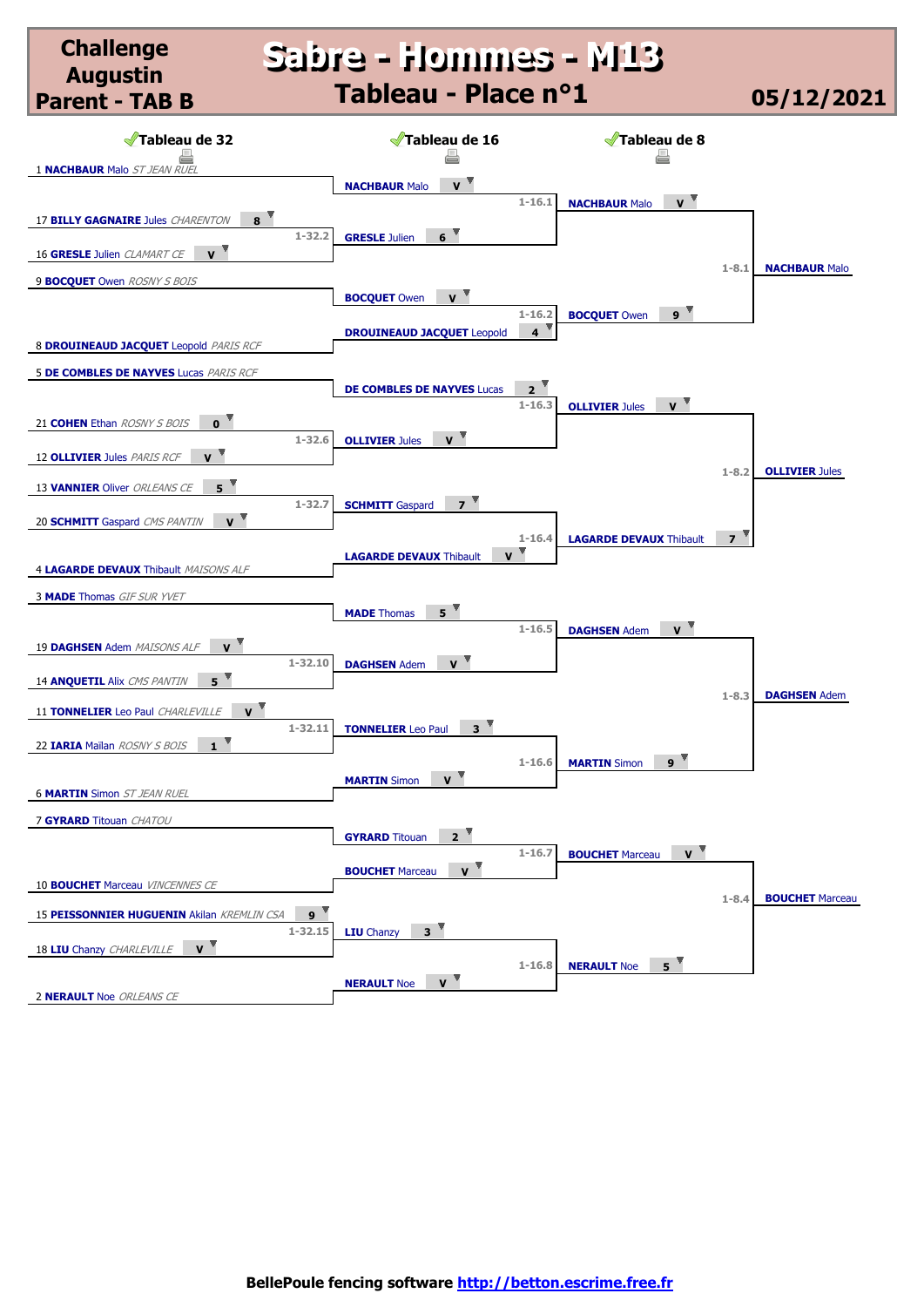

10 **BOUCHET** Marceau *VINCENNES CE* **V**